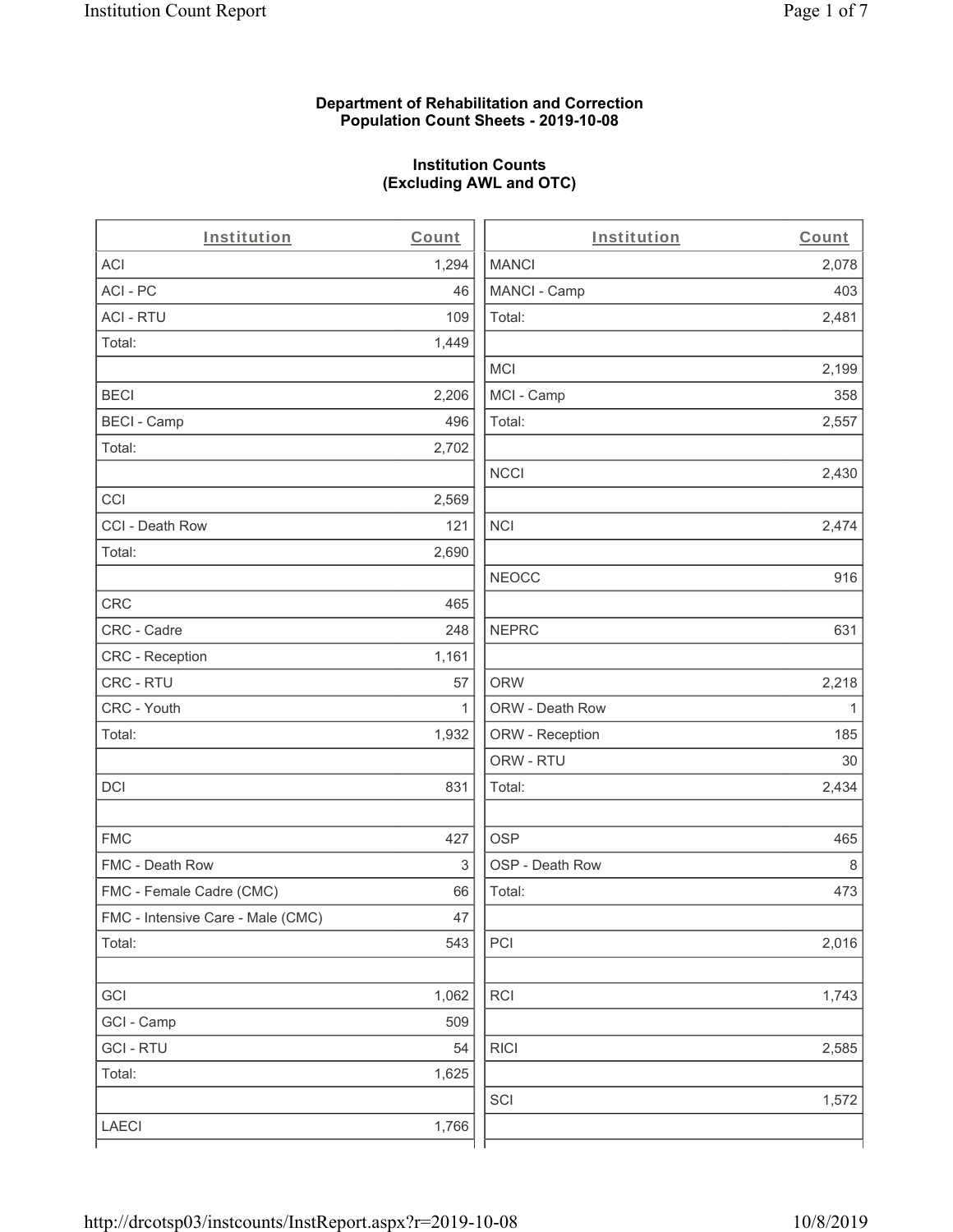|                          |       | <b>SOCF</b>      | 1,219                              |
|--------------------------|-------|------------------|------------------------------------|
| <b>LECI</b>              | 2,033 | SOCF - RTU       | 76                                 |
| LECI - Camp              | 194   | Total:           | 1,295                              |
| Total:                   | 2,227 |                  |                                    |
|                          |       | <b>TCI</b>       | 979                                |
| <b>LOCI</b>              | 2,220 | TCI - Camp       | 438                                |
|                          |       | Total:           | 1,417                              |
| LORCI                    | 195   |                  |                                    |
| <b>LORCI - Cadre</b>     | 122   | <b>TOCI</b>      | 770                                |
| <b>LORCI - Reception</b> | 1,230 | <b>TOCI - PC</b> | 85                                 |
| Total:                   | 1,547 | Total:           | 855                                |
|                          |       |                  |                                    |
| <b>MACI</b>              | 1,063 | <b>WCI</b>       | 1,229                              |
| MACI - Minimum           | 1,205 | WCI - RTU        | 34                                 |
| Total:                   | 2,268 | Total:           | 1,263                              |
|                          |       |                  |                                    |
|                          |       |                  | 48,942<br><b>Total Population:</b> |

\* The Total Population includes 30 Offenders with Reason Codes 30 & 31. \*\* The Total Population includes 37 Offenders with Reason Code 0A.

# **Male Population by Security Level (Include AWL and Exclude OTC)**

| Security Level         |                   | Body   | AWL | $(-\text{OTC})$ | Total  |
|------------------------|-------------------|--------|-----|-----------------|--------|
| <b>Total Level E</b>   |                   | 980    | 4   | 3               | 981    |
| <b>Total Level 4</b>   |                   | 1,681  | 13  | 12              | 1,682  |
| Total Level 3          |                   | 11,454 | 175 | 158             | 11,471 |
| Total Level 2          |                   | 16,844 | 204 | 143             | 16,905 |
| Total Level 1          |                   | 13,798 | 146 | 78              | 13,866 |
| <b>Total Death Row</b> |                   | 135    |     | $\Omega$        | 136    |
|                        | <b>Total Male</b> | 44,892 | 543 | 394             | 45,041 |

### **Female Population by Institution (Include AWL and Exclude OTC)**

| Institution                     | Body  | AWL |    | Total |
|---------------------------------|-------|-----|----|-------|
| <b>DCI</b>                      | 831   |     |    | 837   |
| <b>FMC</b>                      | 15    |     |    |       |
| <b>FMC - Female Cadre (CMC)</b> | 66    |     |    | 66    |
| <b>NEPRC</b>                    | 631   | 12  |    | 639   |
| <b>ORW</b>                      | 2,217 | 50  | 36 | 2,231 |
| <b>ORW - Death Row</b>          |       |     |    |       |
|                                 |       |     |    |       |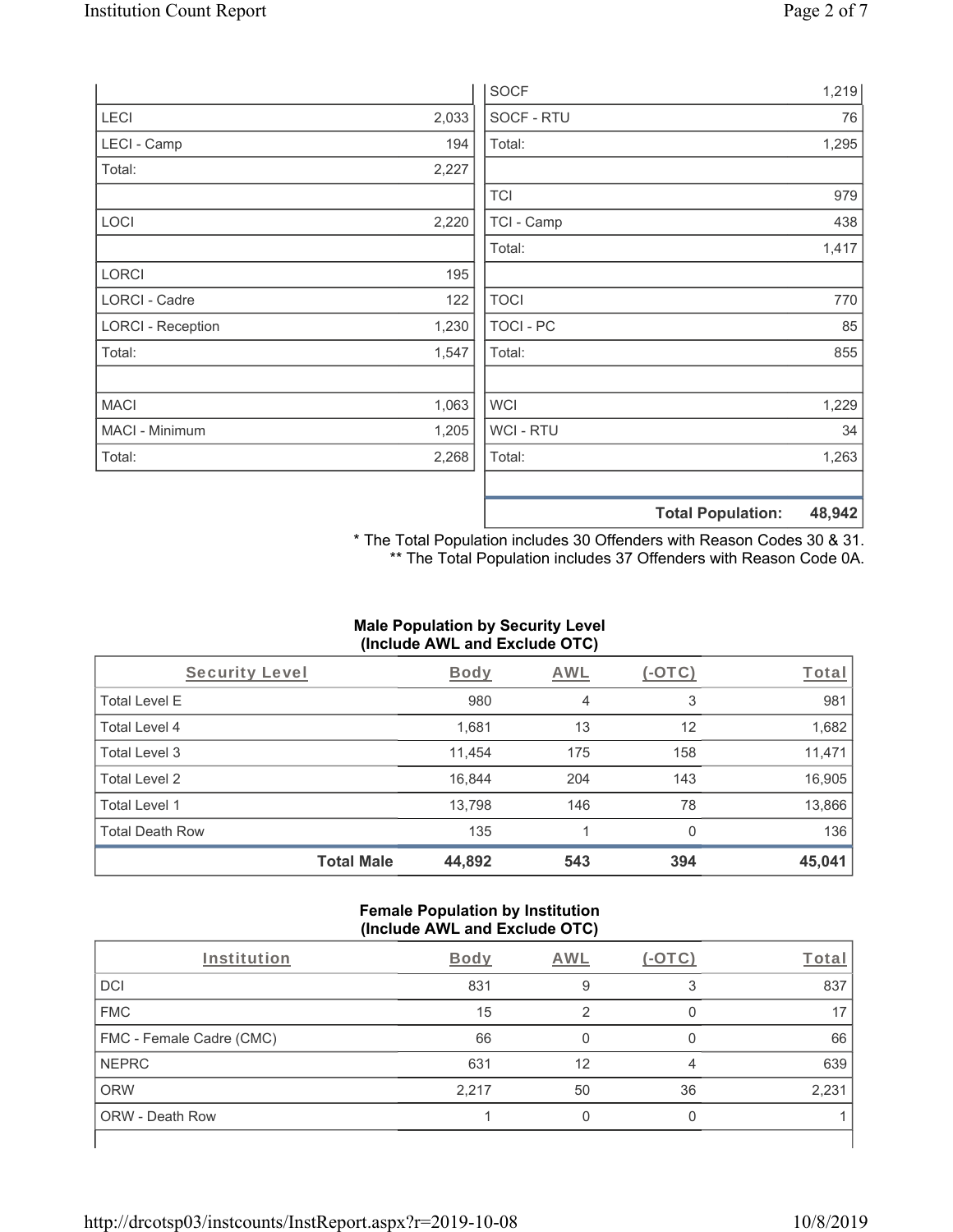| <b>ORW</b> - Reception |                          | 185    |     |     | 185    |
|------------------------|--------------------------|--------|-----|-----|--------|
| ORW - RTU              |                          | 30     |     |     | 30     |
|                        | <b>Total Female</b>      | 3,976  | 75  | 45  | 4,006  |
|                        |                          |        |     |     |        |
|                        | <b>Total Population:</b> | 48,868 | 618 | 439 | 49,047 |

#### **Male Population by Institution: Security Level 5 and E (Include AWL and Exclude OTC)**

| Institution          | Body            | <b>AWL</b>          | $($ -OTC $)$        | Total            |
|----------------------|-----------------|---------------------|---------------------|------------------|
| ACI                  | 3               | $\mathsf{O}\xspace$ | $\mathsf{O}\xspace$ | $\mathfrak{S}$   |
| <b>BECI</b>          | 1               | $\mathsf{O}\xspace$ | $\mathsf{O}\xspace$ | 1                |
| CRC - Reception      | 1               | $\mathsf{O}\xspace$ | $\mathsf{O}\xspace$ | 1                |
| CRC - RTU            | 5               | $\mathsf{O}\xspace$ | $\mathsf{O}\xspace$ | 5                |
| <b>FMC</b>           | 3               | $\mathsf{O}\xspace$ | $\mathsf{O}\xspace$ | $\mathsf 3$      |
| LECI                 | 15              | $\mathsf{O}\xspace$ | $\mathsf 0$         | 15               |
| LORCI                | 1               | $\mathsf{O}\xspace$ | $\mathsf{O}\xspace$ | 1                |
| <b>MACI</b>          | 19              | $\mathsf{O}\xspace$ | $\mathsf{O}\xspace$ | 19               |
| <b>MANCI</b>         | $\overline{4}$  | $\mathsf{O}\xspace$ | $\mathbf 0$         | $\overline{4}$   |
| <b>NEOCC</b>         | 9               | $\mathsf{O}\xspace$ | $\mathsf{O}\xspace$ | $\boldsymbol{9}$ |
| <b>OSP</b>           | 340             | $\mathsf{O}\xspace$ | $\mathsf{O}\xspace$ | 340              |
| RCI                  | $6\phantom{1}6$ | $\mathsf{O}\xspace$ | $\mathsf 0$         | $6\,$            |
| <b>SOCF</b>          | 407             | $\sqrt{3}$          | $\overline{2}$      | 408              |
| <b>TCI</b>           | 1               | $\mathsf{O}\xspace$ | $\mathbf 0$         | 1                |
| <b>TOCI</b>          | 144             | $\mathsf{O}\xspace$ | $\mathbf 0$         | 144              |
| <b>TOCI - PC</b>     | 1               | $\mathsf 0$         | $\boldsymbol{0}$    | 1                |
| <b>WCI</b>           | 15              | 1                   | 1                   | 15               |
| WCI - RTU            | 5               | $\mathsf{O}\xspace$ | $\mathsf{O}\xspace$ | 5                |
| <b>Total Level 5</b> | 980             | 4                   | 3                   | 981              |

# **Male Population by Institution: Security Level 4 (Include AWL and Exclude OTC)**

|    |  | Total |
|----|--|-------|
| 6  |  |       |
| 9  |  |       |
| 11 |  |       |
| ◠  |  |       |
|    |  |       |
|    |  |       |
|    |  |       |
|    |  |       |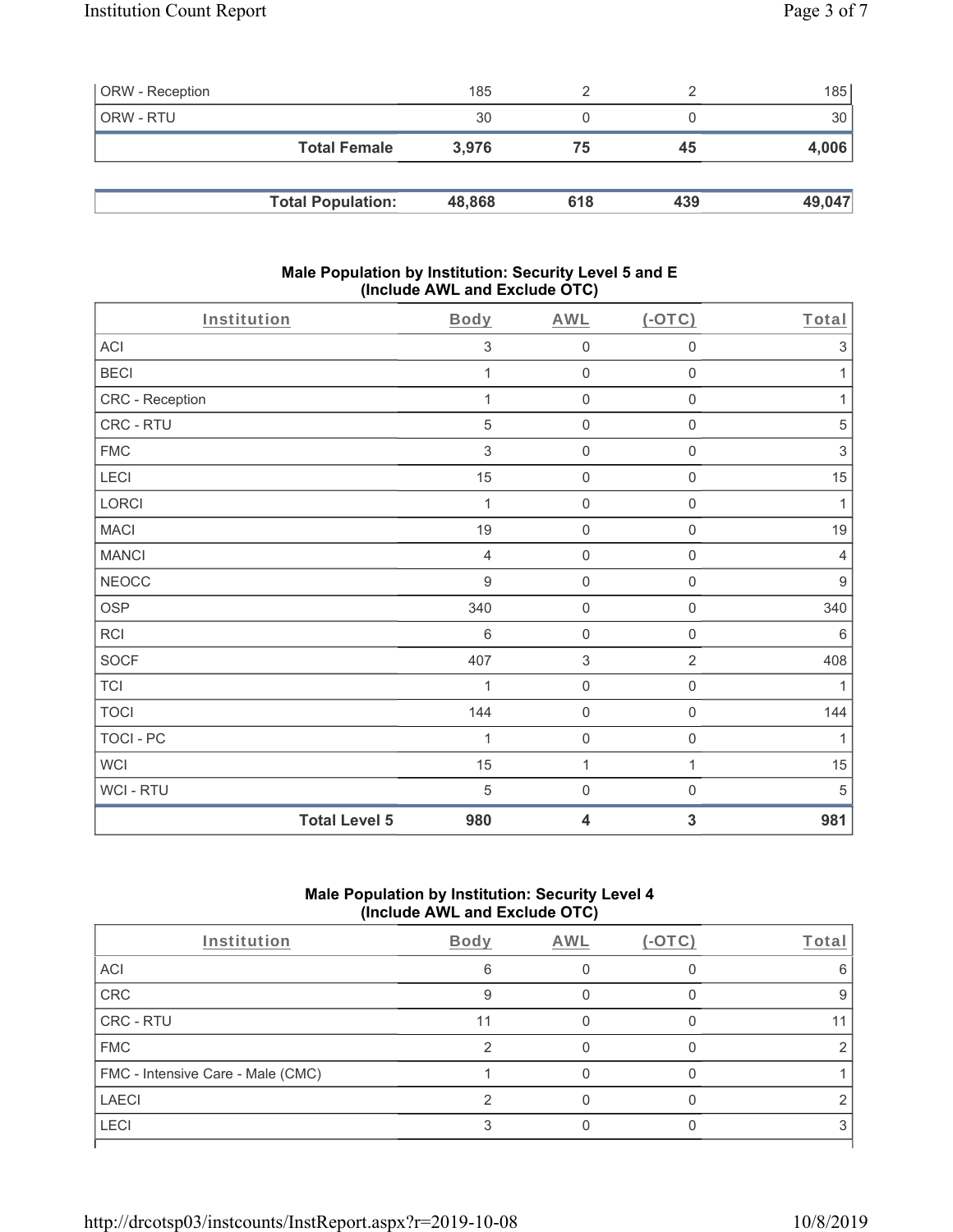| LOCI<br>LORCI  | $\overline{2}$                | 4<br>1              | 1              | $\overline{0}$<br>$\overline{2}$ |
|----------------|-------------------------------|---------------------|----------------|----------------------------------|
| LORCI - Cadre  | $\overline{2}$                | $\boldsymbol{0}$    | 0              | $\overline{2}$                   |
| <b>MACI</b>    | 15                            | $\boldsymbol{0}$    | 0              | 15                               |
| <b>MANCI</b>   | 4                             | $\boldsymbol{0}$    | $\mathbf 0$    | 4                                |
| <b>NEOCC</b>   | $\overline{7}$                | 0                   | $\Omega$       | $\overline{7}$                   |
| OSP            | 103                           | 1                   | $\mathbf 0$    | 104                              |
| <b>RCI</b>     | $\mathbf{1}$                  | $\mathbf 0$         | $\mathbf 0$    |                                  |
| SOCF           | 802                           | 5                   | 5              | 802                              |
| SOCF - RTU     | 76                            | 0                   | $\mathbf 0$    | 76                               |
| <b>TCI</b>     | 1                             | $\mathsf{O}\xspace$ | $\mathbf 0$    | 1                                |
| <b>TOCI</b>    | 613                           | $\overline{2}$      | $\overline{2}$ | 613                              |
| TOCI - PC      | 15                            | $\mathsf{O}\xspace$ | 0              | 15                               |
| <b>WCI</b>     | $\overline{2}$                | $\mathsf{O}\xspace$ | $\mathbf 0$    | 2                                |
| <b>WCI-RTU</b> | $\overline{4}$                | 0                   | $\Omega$       | 4                                |
|                | <b>Total Level 4</b><br>1,681 | 13                  | 12             | 1,682                            |

## **Male Population by Institution: Security Level 3 (Include AWL and Exclude OTC)**

| Institution                       | <b>Body</b>    | <b>AWL</b>          | (OTC)               | Total            |
|-----------------------------------|----------------|---------------------|---------------------|------------------|
| <b>ACI</b>                        | 19             | $\mathsf{O}\xspace$ | $\mathsf{O}\xspace$ | 19               |
| ACI-PC                            | 10             | $\mathbf 0$         | $\mathsf{O}\xspace$ | 10               |
| CCI                               | 5              | $\mathbf{0}$        | $\mathbf 0$         | 5                |
| <b>CRC</b>                        | 287            | 11                  | 10                  | 288              |
| CRC - Cadre                       | 33             | $\mathbf 0$         | $\mathbf 0$         | 33               |
| CRC - Reception                   | 671            | $19$                | 19                  | 671              |
| CRC - RTU                         | 41             | $\mathbf 0$         | $\boldsymbol{0}$    | 41               |
| CRC - Youth                       | 1              | $\mathsf{O}\xspace$ | $\mathbf 0$         | 1                |
| <b>FMC</b>                        | 6              | $\overline{2}$      | $\mathbf 0$         | 8                |
| FMC - Intensive Care - Male (CMC) | 5              | $\mathbf 0$         | $\mathsf{O}\xspace$ | $\mathbf 5$      |
| <b>LAECI</b>                      | 9              | $\boldsymbol{0}$    | $\mathbf 0$         | $\boldsymbol{9}$ |
| LECI                              | 1,904          | 15                  | 13                  | 1,906            |
| LOCI                              | $\overline{2}$ | $\mathbf 0$         | $\mathbf 0$         | $\sqrt{2}$       |
| <b>LORCI</b>                      | 59             | 54                  | 53                  | 60               |
| <b>LORCI - Cadre</b>              | 5              | $\mathbf 0$         | $\mathbf 0$         | 5                |
| <b>LORCI - Reception</b>          | 853            | 10                  | $\boldsymbol{9}$    | 854              |
| <b>MACI</b>                       | 907            | $\sqrt{3}$          | $\mathbf{1}$        | 909              |
| <b>MANCI</b>                      | 1,976          | 19                  | 19                  | 1,976            |
| <b>NCCI</b>                       | 6              | $\mathbf 0$         | $\mathbf 0$         | $\,6\,$          |
| <b>NEOCC</b>                      | 886            | 6                   | 3                   | 889              |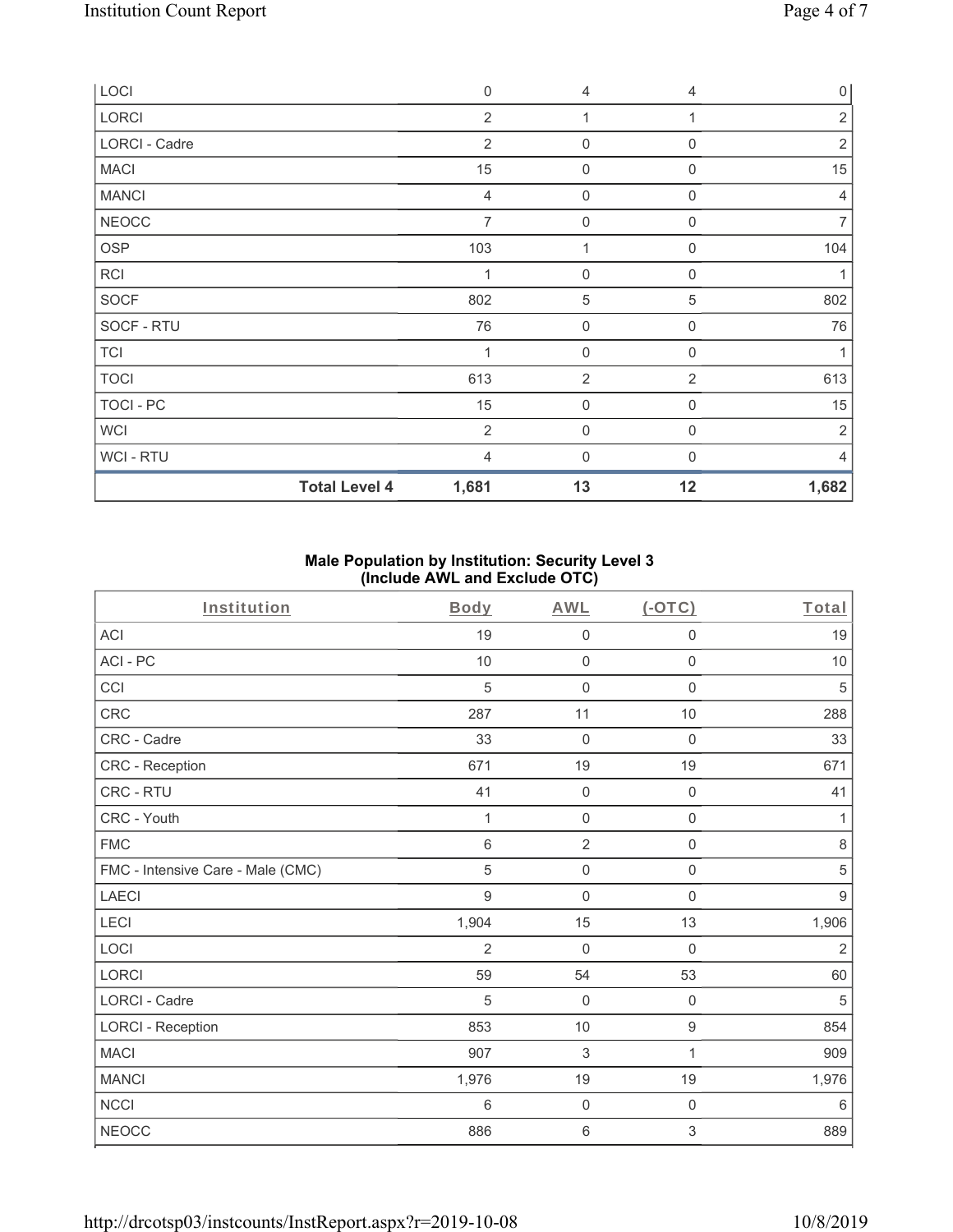| OSP         |                      |        | 0            | 0        |        |
|-------------|----------------------|--------|--------------|----------|--------|
| PCI         |                      | 41     | 2            | 0        | 43     |
| <b>RCI</b>  |                      | 1,542  | 14           | 13       | 1,543  |
| <b>RICI</b> |                      | 3      | 0            | 0        | 3      |
| SCI         |                      | 2      | $\mathbf 0$  | 0        | 2      |
| <b>SOCF</b> |                      | 3      | $\mathbf 0$  | $\Omega$ | 3      |
| <b>TCI</b>  |                      | 905    | 11           | 10       | 906    |
| <b>TOCI</b> |                      | 13     | $\mathbf 0$  | 0        | 13     |
| TOCI - PC   |                      | 69     | 0            | 0        | 69     |
| <b>WCI</b>  |                      | 1,168  | 9            | 8        | 1,169  |
| WCI-RTU     |                      | 22     | $\mathbf{0}$ | $\Omega$ | 22     |
|             | <b>Total Level 3</b> | 11,454 | 175          | 158      | 11,471 |

#### **Male Population by Institution: Security Level 2 (Include AWL and Exclude OTC)**

| Institution                       | Body           | <b>AWL</b>                | $(-OTC)$            | Total        |
|-----------------------------------|----------------|---------------------------|---------------------|--------------|
| <b>ACI</b>                        | 723            | $\mathbf 5$               | 1                   | 727          |
| ACI-PC                            | 26             | $\mathsf 0$               | $\mathsf 0$         | 26           |
| <b>ACI - RTU</b>                  | 82             | $\mathsf{O}\xspace$       | $\mathbf 0$         | 82           |
| <b>BECI</b>                       | 1,596          | 12                        | 11                  | 1,597        |
| <b>BECI - Camp</b>                | $\mathbf{1}$   | $\mathbf 0$               | $\mathsf 0$         | $\mathbf{1}$ |
| CCI                               | 2,010          | 13                        | 8                   | 2,015        |
| CRC                               | 67             | $\,8\,$                   | 8                   | 67           |
| CRC - Cadre                       | 213            | $\mathsf 0$               | $\mathsf{O}\xspace$ | 213          |
| <b>CRC</b> - Reception            | 263            | $\,8\,$                   | 8                   | 263          |
| <b>FMC</b>                        | $\overline{7}$ | $\mathbf{1}$              | $\mathsf{O}\xspace$ | $\,8\,$      |
| FMC - Intensive Care - Male (CMC) | 12             | $\mathsf 0$               | $\mathsf{O}\xspace$ | 12           |
| GCI                               | 405            | 3                         | $\overline{2}$      | 406          |
| <b>GCI-RTU</b>                    | 42             | $\mathbf 0$               | $\mathsf{O}\xspace$ | 42           |
| LAECI                             | 1,149          | 27                        | 21                  | 1,155        |
| LECI                              | 109            | $\mathbf 0$               | $\mathbf 0$         | 109          |
| LOCI                              | 1,355          | 15                        | 10                  | 1,360        |
| LORCI                             | 116            | 17                        | 13                  | 120          |
| LORCI - Cadre                     | 115            | $\mathbf 0$               | $\mathsf 0$         | 115          |
| <b>LORCI - Reception</b>          | 200            | $\ensuremath{\mathsf{3}}$ | $\overline{2}$      | 201          |
| <b>MACI</b>                       | 121            | $\mathbf 1$               | $\mathbf{1}$        | 121          |
| <b>MANCI</b>                      | 69             | $\mathsf 0$               | $\mathbf 0$         | 69           |
| <b>MCI</b>                        | 1,690          | 8                         | 3                   | 1,695        |
| <b>NCCI</b>                       | 1,147          | 11                        | $\boldsymbol{9}$    | 1,149        |
| <b>NCI</b>                        | 1,577          | 25                        | 21                  | 1,581        |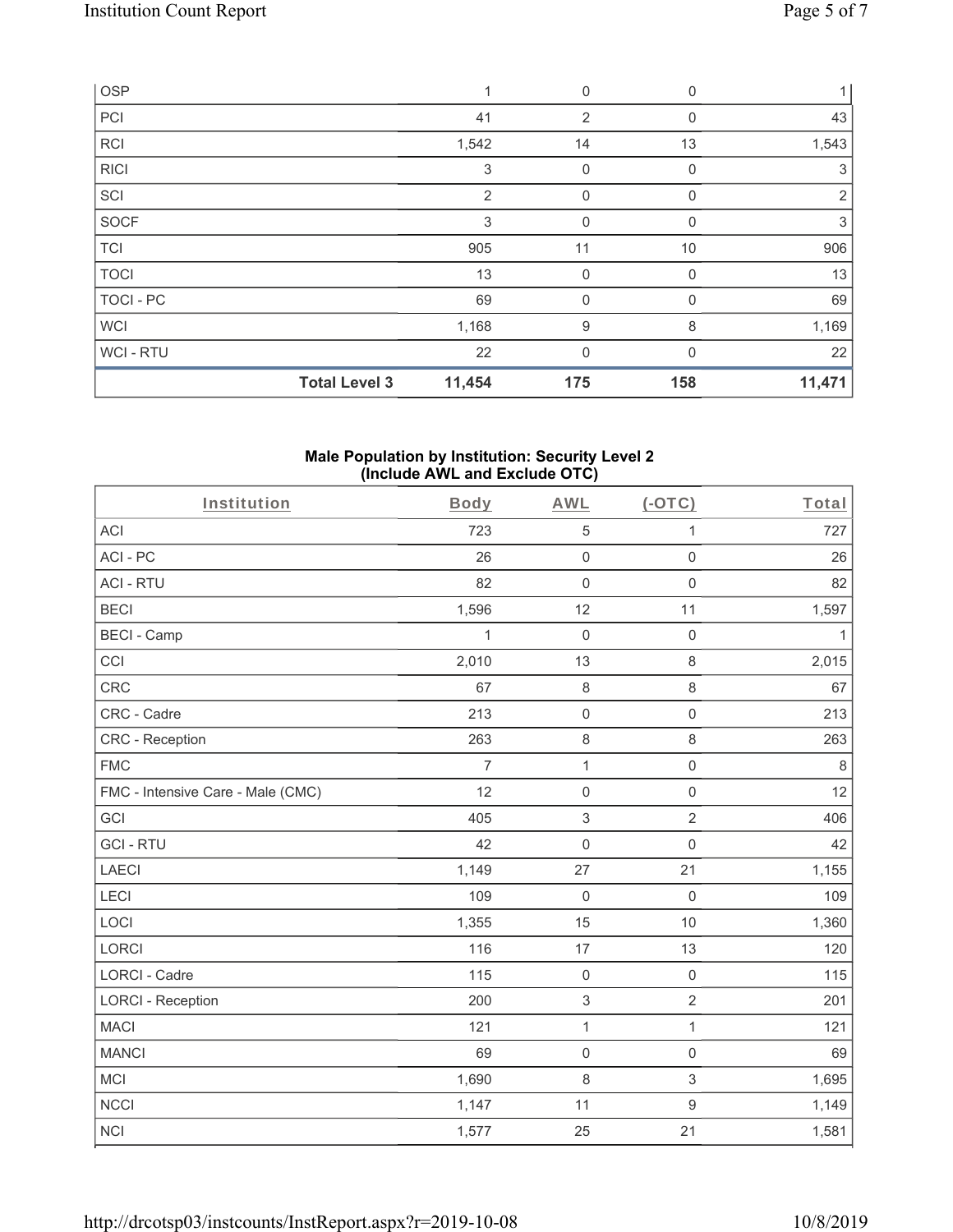| <b>NEOCC</b> |                      | 14     | 0            | 0        | 14     |
|--------------|----------------------|--------|--------------|----------|--------|
| OSP          |                      |        | 0            | 0        |        |
| PCI          |                      | 902    | 13           | 0        | 915    |
| <b>RCI</b>   |                      | 193    | 0            | $\Omega$ | 193    |
| <b>RICI</b>  |                      | 1,475  | 16           | 11       | 1,480  |
| SCI          |                      | 1,087  | 18           | 14       | 1,091  |
| SOCF         |                      | 6      | 0            | 0        | 6      |
| <b>TCI</b>   |                      | 27     | 0            | $\Omega$ | 27     |
| <b>WCI</b>   |                      | 44     | $\mathbf{0}$ | $\Omega$ | 44     |
|              | <b>Total Level 2</b> | 16,844 | 204          | 143      | 16,905 |

### **Male Population by Institution: Security Level 1 (Include AWL and Exclude OTC)**

| Institution                       | Body           | <b>AWL</b>          | $(-OTC)$            | Total          |
|-----------------------------------|----------------|---------------------|---------------------|----------------|
| <b>ACI</b>                        | 543            | $\overline{4}$      | 1                   | 546            |
| ACI-PC                            | 10             | $\mathbf 0$         | $\mathsf{O}\xspace$ | 10             |
| <b>ACI - RTU</b>                  | 27             | $\mathbf 0$         | $\mathsf{O}\xspace$ | 27             |
| <b>BECI</b>                       | 608            | 12                  | $\overline{4}$      | 616            |
| <b>BECI - Camp</b>                | 494            | $\mathbf 0$         | $\mathsf{O}\xspace$ | 494            |
| CCI                               | 553            | 5                   | $\mathbf{1}$        | 557            |
| <b>CRC</b>                        | 41             | $\mathbf 0$         | $\mathbf 0$         | 41             |
| CRC - Cadre                       | $\overline{2}$ | $\mathbf 0$         | $\mathbf 0$         | $\overline{2}$ |
| CRC - Reception                   | 222            | $\,6\,$             | $\,6\,$             | 222            |
| <b>FMC</b>                        | 394            | 5                   | $\mathbf{1}$        | 398            |
| FMC - Intensive Care - Male (CMC) | 29             | $\mathbf 0$         | $\mathbf 0$         | 29             |
| GCI                               | 657            | 16                  | $\,8\,$             | 665            |
| GCI - Camp                        | 509            | $\mathbf 0$         | $\mathsf 0$         | 509            |
| <b>GCI-RTU</b>                    | 12             | $\mathbf 0$         | $\mathbf 0$         | 12             |
| <b>LAECI</b>                      | 606            | $\overline{7}$      | $\sqrt{5}$          | 608            |
| LECI                              | $\overline{2}$ | $\mathbf{1}$        | $\mathbf{1}$        | $\overline{2}$ |
| LECI - Camp                       | 194            | $\mathsf{O}\xspace$ | $\mathsf 0$         | 194            |
| LOCI                              | 863            | $6\,$               | $\mathfrak{S}$      | 866            |
| <b>LORCI</b>                      | 17             | 12                  | 12                  | 17             |
| <b>LORCI - Reception</b>          | 177            | 1                   | $\mathbf{1}$        | 177            |
| MACI - Minimum                    | 1,205          | 12                  | $\,8\,$             | 1,209          |
| <b>MANCI</b>                      | 25             | $\,6\,$             | $\overline{4}$      | 27             |
| MANCI - Camp                      | 403            | $\mathbf 1$         | $\mathbf{1}$        | 403            |
| <b>MCI</b>                        | 508            | $\overline{7}$      | $\sqrt{2}$          | 513            |
| MCI - Camp                        | 358            | $\mathbf 0$         | $\mathsf{O}\xspace$ | 358            |
| <b>NCCI</b>                       | 1,276          | $\overline{4}$      | $\overline{2}$      | 1,278          |